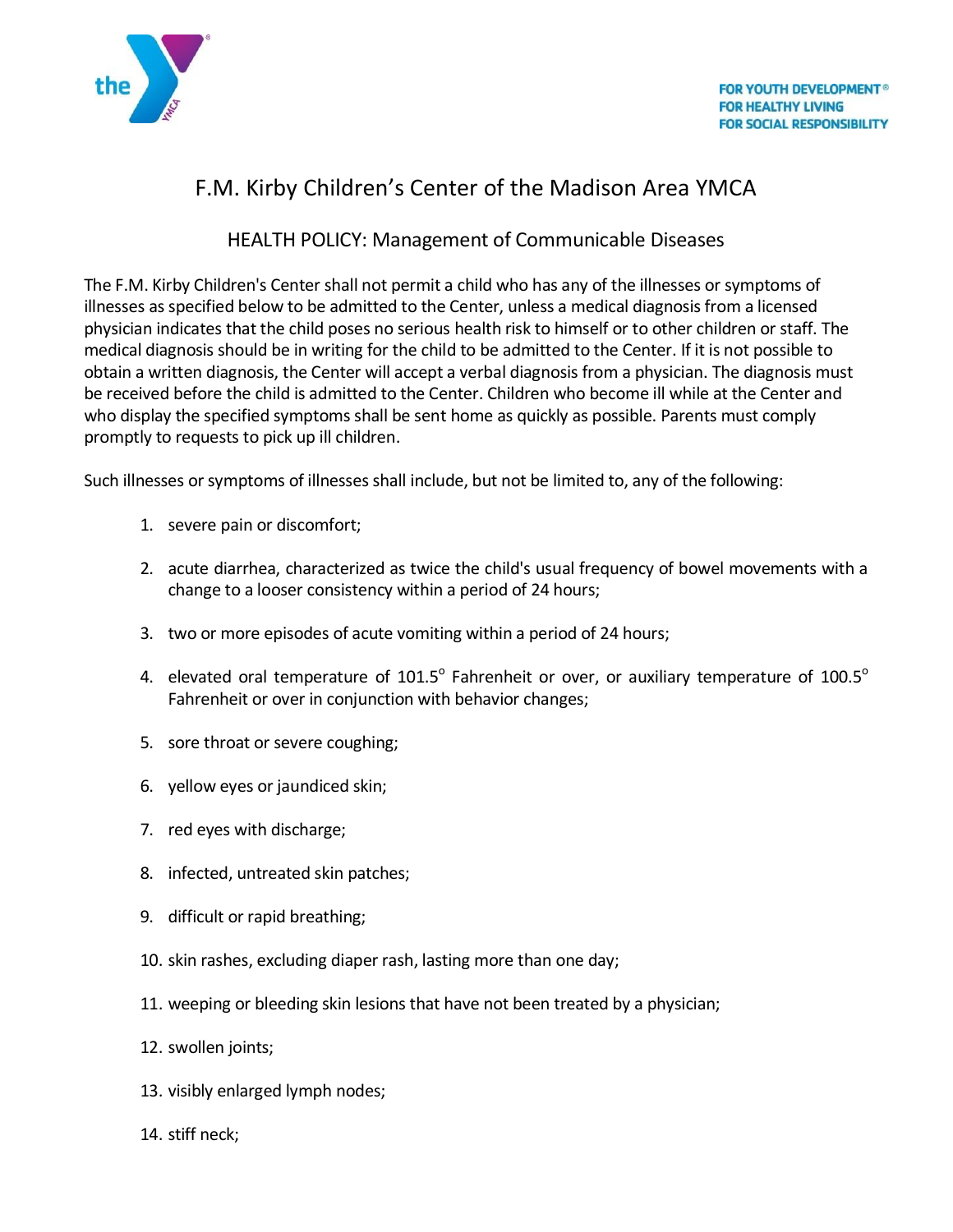15. blood in urine.

Once the child is symptom-free, or a licensed physician indicates that the child poses no serious health risk to himself or to other children or staff, the child may return to the Center.

If a child who has already been admitted to the Center manifests any of the illnesses or symptoms specified above, the Center shall remove the child from the group of children to a separate area within the classroom, or to the nurse's office, until the child can be taken from the Center or the nurse, director, or teacher communicates verbally with a licensed physician who indicates that the child poses no serious risk to himself or to other children or staff, at which time the child may return to the group.

## Communicable Diseases

The Center shall not knowingly permit a child or staff member with an excludable communicable disease to be admitted to or to remain at the Center without receipt of a note from the child or staff member's licensed physician stating that the child or staff member has been diagnosed and presents no risk to himself or to others, or the Center has contacted the State Department of Health's Communicable Disease Program or local health department pediatric health consultant and is told the child or staff member poses no health risk to others.

The following is a list of excludable communicable diseases:

| 1) Respiratory Illness  | 2) Gasto-Intestinal Illnesses |
|-------------------------|-------------------------------|
| Chicken Pox             | Giardia Lamblia *             |
| German Measles *        | Hepatitis A*                  |
| Hemophilus Influenzae * | Salmonella *                  |
| Measles <sup>*</sup>    | Shigella *                    |
| Meningococcus *         |                               |
| Mumps *                 | 3) Contact illnesses          |
| <b>Strep Throat</b>     | Impetigo                      |
| Tuberculosis *          | Lice                          |
| Whooping Cough *        | Scabies                       |

\* Reportable diseases which must be reported to state and local health authorities.

The Center will notify parents in the Center of any incidence of the above excludable communicable diseases. Notices will be posted near the children's sign-in areas in each classroom.

The Nurse or Director shall report to the local Health Department and Bureau of Licensing any reportable disease by the next working day.

VERY SICK CHILDREN ARE BETTER OFF AT HOME WHERE THEY CAN HAVE INDIVIDUAL CARE, WHICH IS IMPOSSIBLE TO PROVIDE IN A GROUP CARE SETTING. FOR THE GOOD HEALTH OF CHILDREN, STAFF, AND PARENTS IN THE CENTER, SICK CHILDREN SHOULD BE KEPT AT HOME.

All classes go outside daily, except in severely inclement weather. If a child is too ill to participate in all Center activities, he/she should stay home.